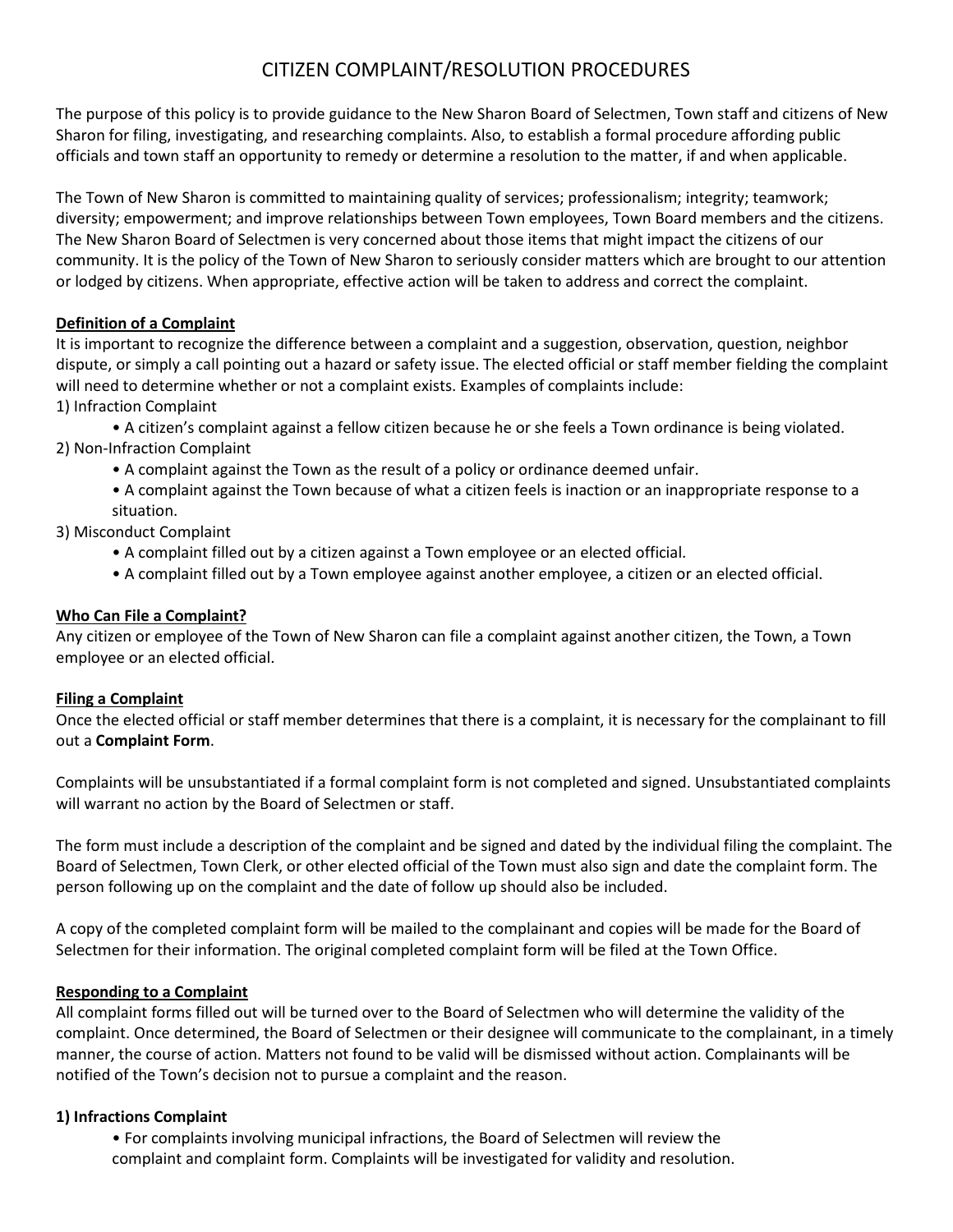• If found valid:

- 1. And this is the first complaint received, an abatement notice will be delivered or sent to the offender specifying the complaint and action required to be in compliance with the ordinances of the Town of New Sharon. Notices will also include a reasonable time frame for abatement. The notice should cite the Ordinance and consequences.
- 2. In the event that the abatement has not occurred in the time frame allowed or in the event of a second complaint, after the first abatement period has expired, a first offense citation will be issued. The appropriate municipal infraction citations will be issued for each occurrence thereafter.
- 3. Should citations be issued, the recipient must come to the Town Office to pay fines associated with Municipal Infraction citations, or pay the Town of New Sharon Treasurer's in the case of fines that have been certified as liens against property.
- 4. Should the recipient dispute any portion of the citation and refuse payment, the citation will be forwarded to the appropriate court for action.
- 5. In all cases referred to the appropriate court, the property owner will be required to pay the court costs incurred by the Town if the property owner is found to be in violation or if the property owner abates the nuisance before the court hearing and the hearing is canceled at the request of the Town Attorney.

#### **• Non-Infractions Complaint**

• Steps will be taken on non-violation issues to be resolved by the appropriate body. Example, matters involving road repairs will be reviewed by the Board of Selectmen and Road Commissioner.

#### **• Misconduct Complaint**

• If the complaint is about a specific employee, the complaint will first be forwarded to the Board of Selectmen and the employee's direct supervisor (if applicable). If the complaint is about a department head, the complaint will be forwarded to the Board of Selectmen.

1. The Board of Selectmen will make the determination as to how the complaint handling will proceed.

2. If legal counsel is required, the Board of Selectmen will consult with the Town Attorney.

3. If a closed session is required, the Board of Selectmen may call a special meeting upon written request of the employee.